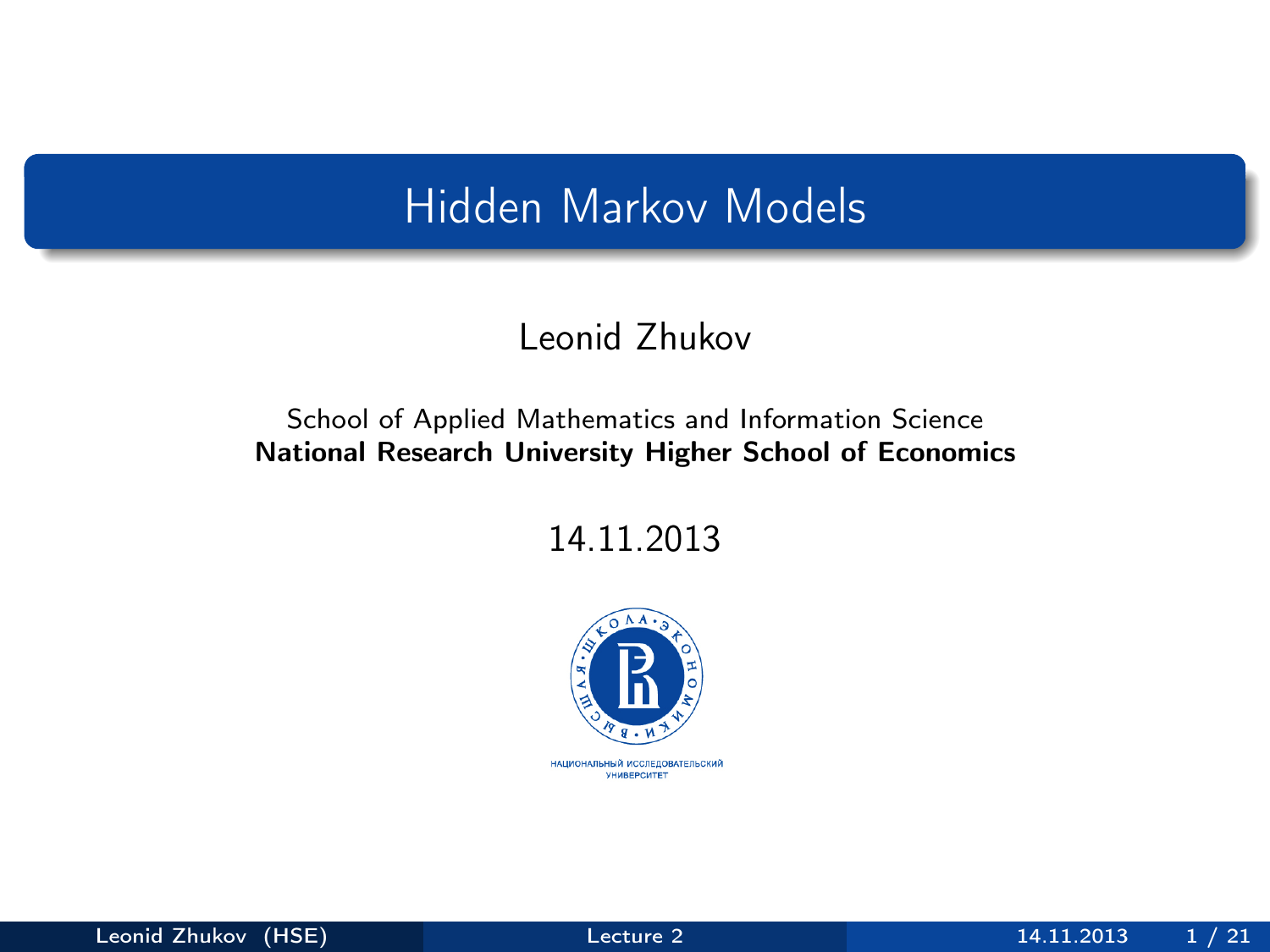HMM formal definition

- Desrete states  $S = (S_1S_2...S_N)$
- Observable signals  $O = (O_1O_2...O_T)$
- Transion probabilities matrix  $A^{N \times N}$ ,  $A_{ij} = P(q_{t+1} = \mathcal{S}_j | q_t = \mathcal{S}_i)$
- Emmision probabilities matrix  $B^{M\times N}$ ,  $B_{ij}=b_i(O_j)=P(O_j|q_t=S_i)$
- Initial states vector  $\pi$ ,  $\pi_i = P(q_1 = S_i)$
- HMM Model  $\lambda = (A, B, \pi)$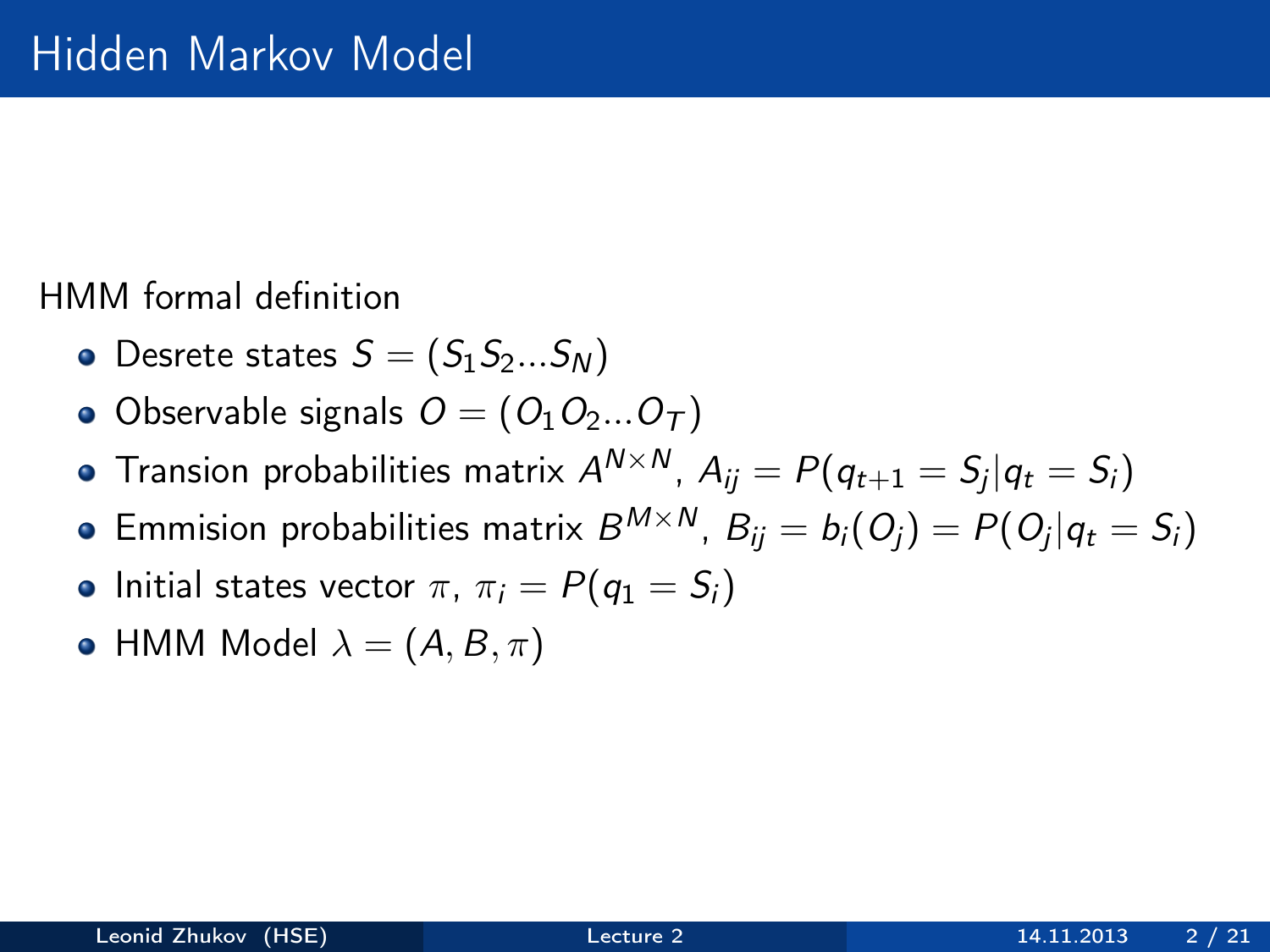# Three fundamental problems in HMM

- **1** The Evaluation problem. Given:
	- Observable sequence  $O = O_1O_2O_3...O_T$

• model 
$$
\lambda = (A, B, \pi)
$$

Find:  $P(O|\lambda)$ 

- **2** The Decoding problem. Given:
	- Observable sequence  $O = O_1O_2O_3...O_T$
	- model  $\lambda = (A, B, \pi)$

Find:  $Q^* = q_1 q_2 q_3 \cdot q_{\text{T}} = \arg \max_{Q} P(Q|Q, \lambda)$ 

**3** The Learning problem (training). Given:

• Observable sequence  $O = O_1O_2O_3...O_T$ 

Find:  $\lambda^* = \arg \max_{\lambda} P(O|\lambda)$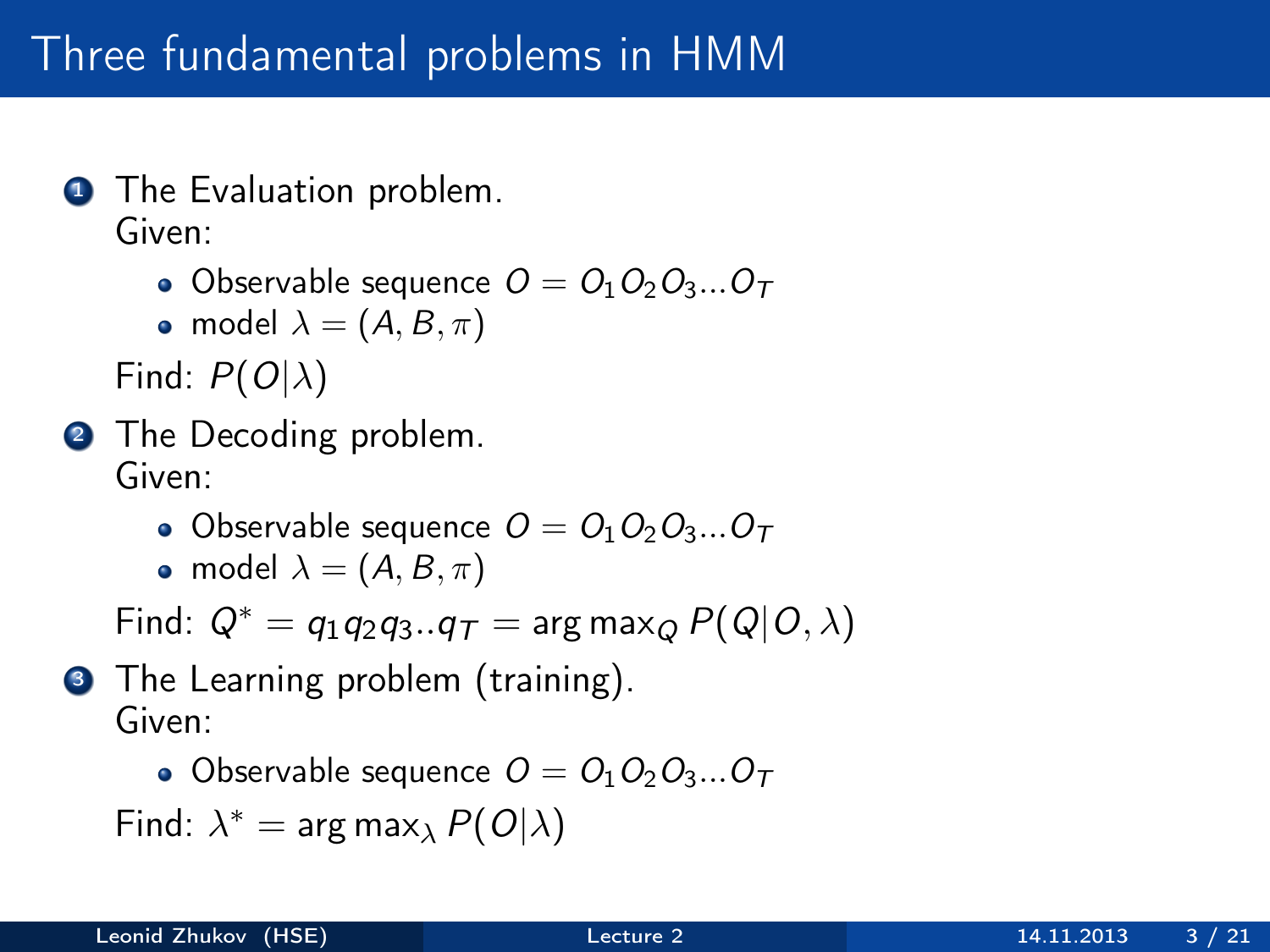#### The Evaluation problem

Given: 
$$
\lambda = (A, B, \pi)
$$
 and  $O = O_1O_2O_3...O_T$   
Find:  $P(O|\lambda)$ 

All possible sequences of states  $Q = Q_1 Q_2 Q_3 ... Q_T$ 

$$
P(O|\lambda) = \sum_{Q} P(O|Q,\lambda) P(Q|\lambda)
$$

$$
P(Q|\lambda) = \pi_{q_1} a_{q_1 q_2} a_{q_2 q_3} ... a_{q_{T-1} q_T}
$$

$$
P(O|Q, \lambda) = P(O_1|q_1, \lambda)P(O_2|q_2, \lambda)..P(O_T|q_T, \lambda) == b_{q_1}(O_1)b_{q_2}(O_2)...b_{q_T}(O_T)
$$

$$
P(O|\lambda) = \sum_{q_1,..q_T} \pi_{q_1} b_{q_1}(O_1) b_{q_2}(O_2)...b_{q_T}(O_T) a_{q_1q_2} a_{q_2q_3}...a_{q_{T-1}q_T} = \\ = \sum_{q_1,..q_T} \pi_{q_1} b_{q_1}(O_1) a_{q_1q_2} b_{q_2}(O_2) a_{q_2q_3}...a_{q_{T-1}q_T} b_{q_T}(O_T)
$$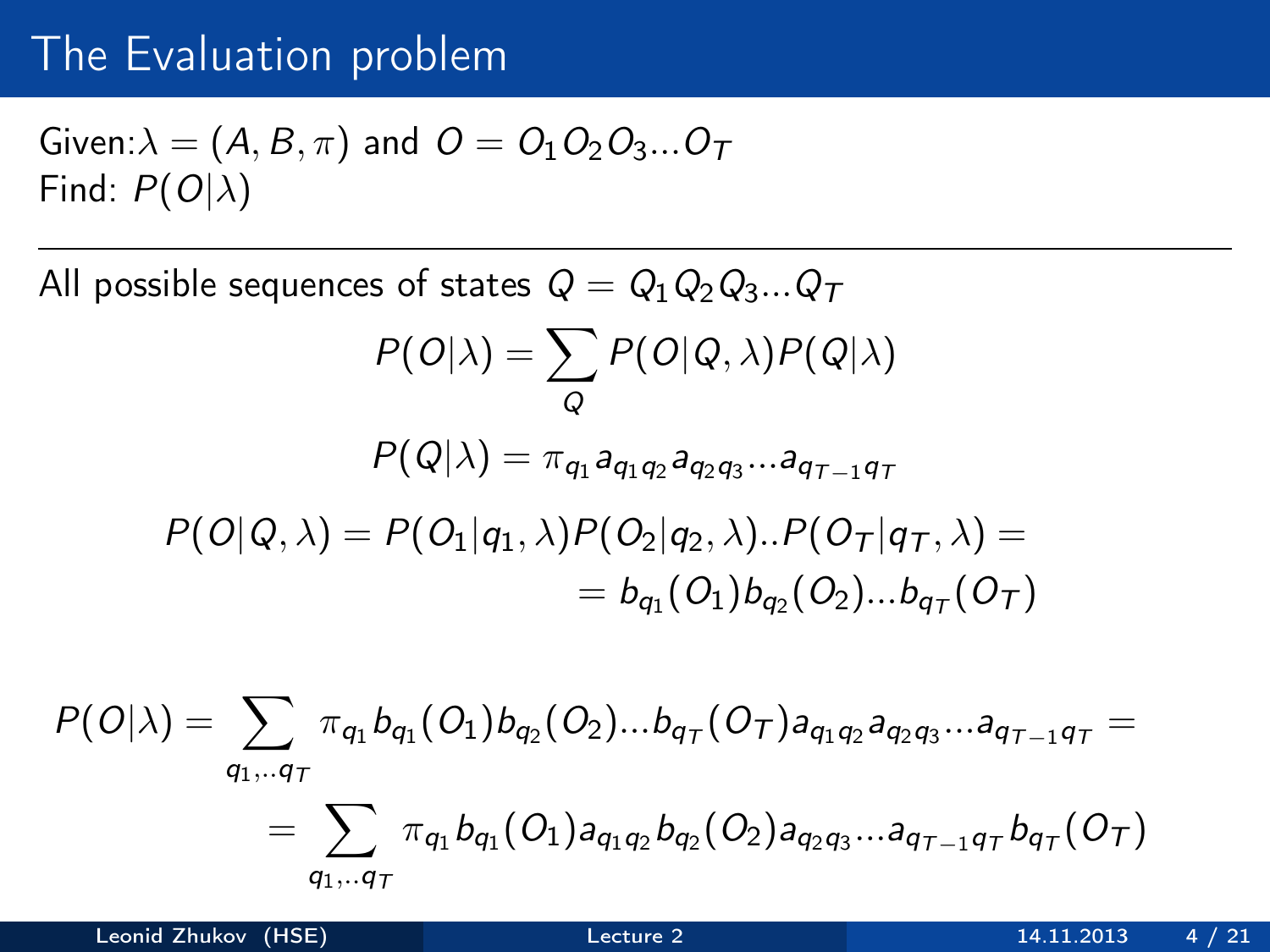#### The Evaluation problem

Two MC states example One time step:

$$
P(O_1)=\pi_1b_1(O_1)+\pi_2b_2(O_1)
$$

Two time steps:

$$
P(O_1O_2) = \pi_1b_1(O_1)a_{11}b_1(O_2) +\pi_1b_1(O_1)a_{12}b_2(O_2) +\pi_2b_2(O_1)a_{22}b_2(O_2) +\pi_2b_2(O_1)a_{21}b_1(O_2)
$$

Three time steps:

$$
P(O_1O_2O_3) = \pi_1b_1(O_1)a_{11}b_1(O_2)a_{11}b_1(O_3) + \pi_1b_1(O_1)a_{12}b_2(O_2)a_{22}b_2(O_3) + ...
$$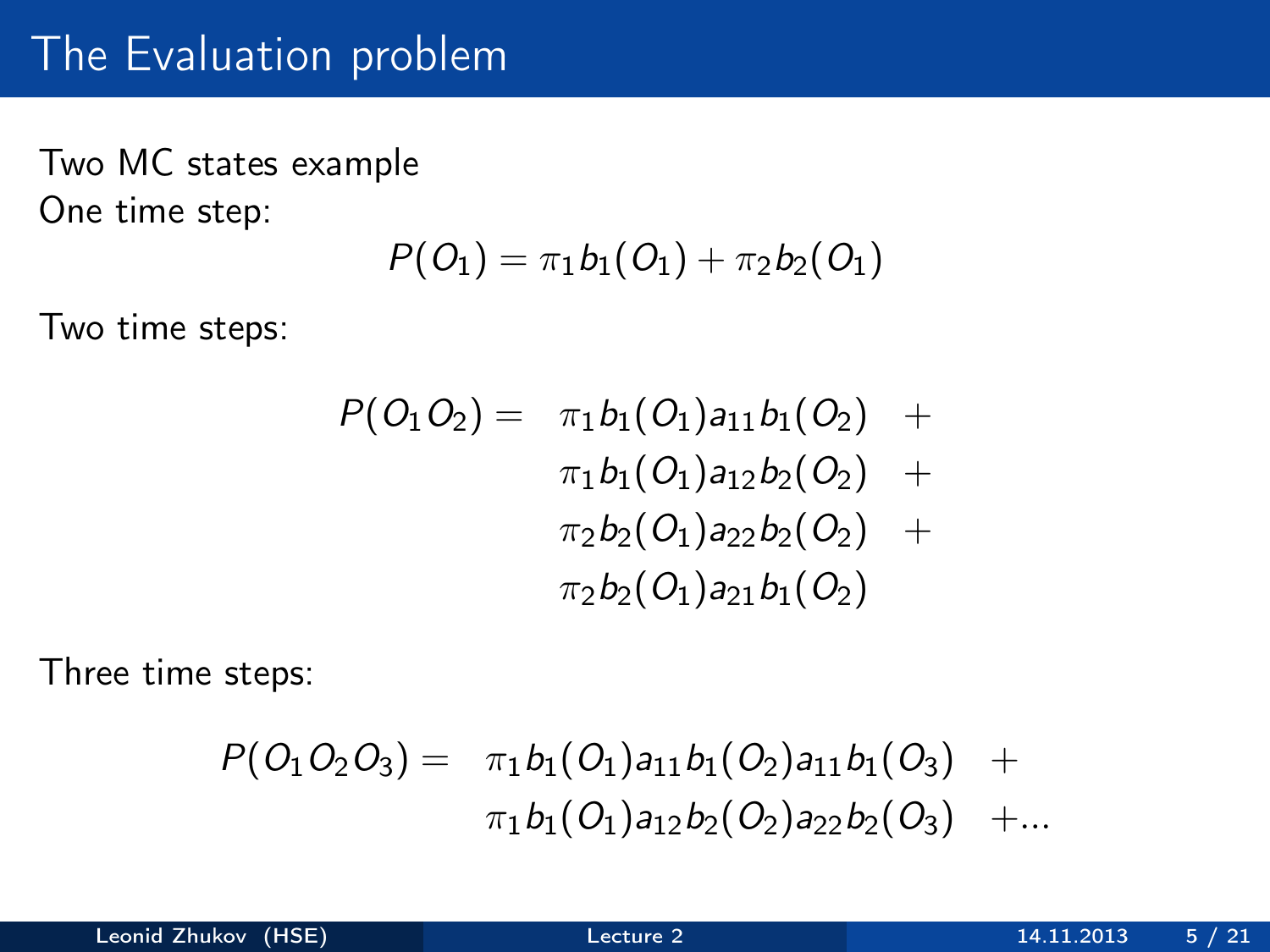

Computational Complexity:  $O(2T \cdot N^T)$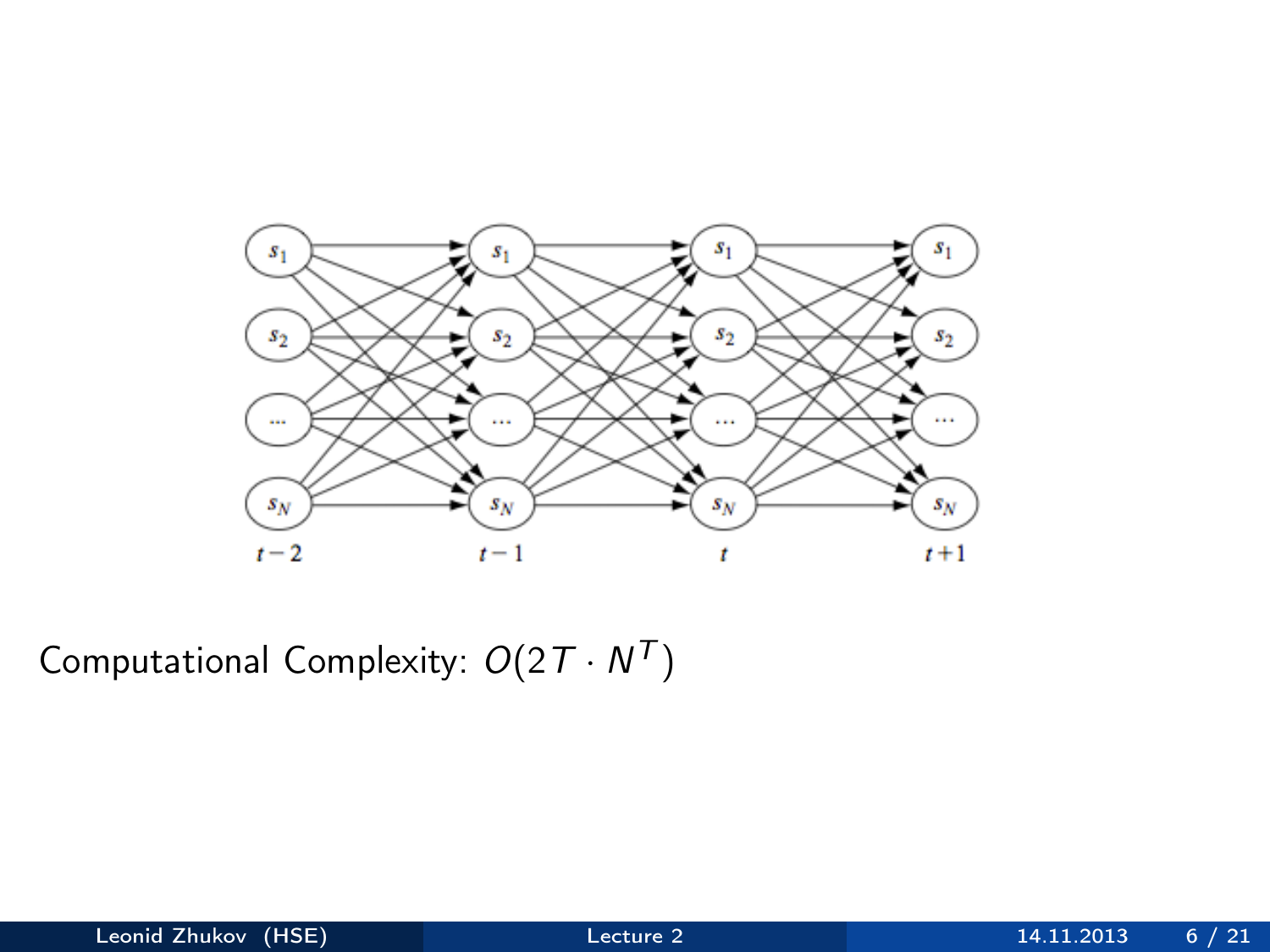#### Forward algorithm

Partial observation sequence  $O_1...O_t$  that terminates at state  $S_i$  $\alpha_t(i) = P(O_1, O_2...O_t, q_t = S_i | \lambda), t \le T$ ,  $1 \le i \le N$ 

then

$$
\alpha_1(j) = P(O_1, q_1 = S_j | \lambda) = \pi_j b_j(O_1)
$$
  
\n
$$
\alpha_2(j) = P(O_1, O_2, q_2 = S_j | \lambda) = \left[ \sum_i \alpha_1(i) a_{ij} \right] b_j(O_2)
$$
  
\n
$$
\alpha_3(j) = P(O_1, O_2, O_3, q_3 = S_j | \lambda) = \left[ \sum_i \alpha_2(i) a_{ij} \right] b_j(O_3)
$$
  
\n
$$
\alpha_{t+1}(j) = \left[ \sum_i \alpha_t(i) a_{ij} \right] b_j(O_{t+1})
$$

 $P(O|\lambda) = \sum_i P(O, q_T = S_i|\lambda) = \sum_i \alpha_{\mathcal{T}}(i)$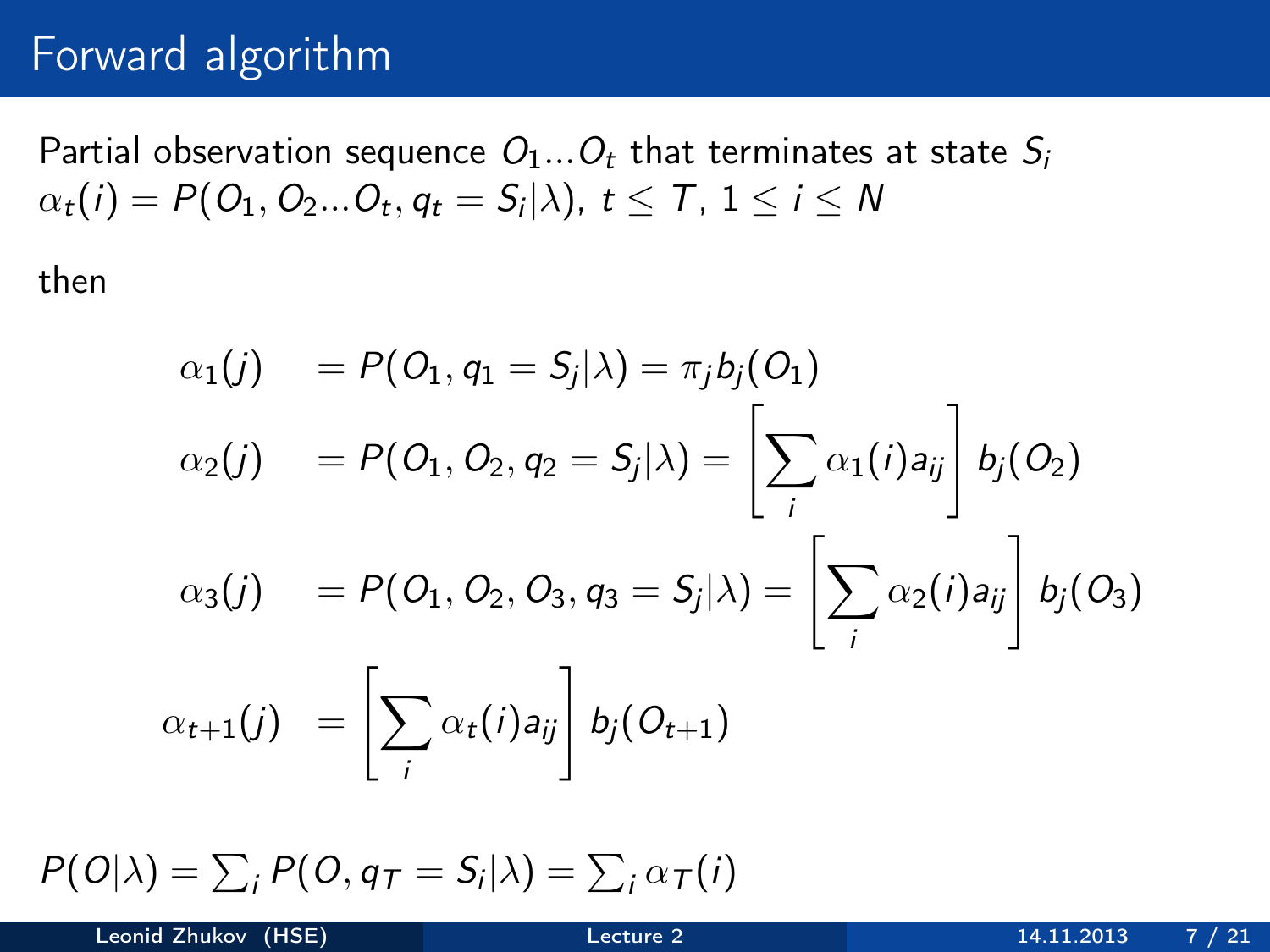### Forward-backward algorithm

Forward procedure:

\nLet 
$$
\alpha_t(i) = P(O_1, O_2...O_t, q_t = S_i | \lambda), t \leq T
$$

\n•  $\alpha_1(i) = \pi_i b_i(O_1)$ 

\n•  $\alpha_{t+1}(j) = b_j(O_{t+1}) \sum_i \alpha_t(i) a_{ij}$ 

\n•  $P(O|\lambda) = \sum_{i=1}^{N} \alpha_i(i)$ 

Backward procedure:

Let 
$$
\beta_t(i) = P(O_{t+1}...O_T | q_t = S_i, \lambda)
$$
,  $t \le T$   
\n $\Theta \beta_T(i) = 1$   
\n $\Theta \beta_t(i) = \sum_{j=1}^N a_{ij} b_j(O_{t+1})\beta_{t+1}(j)$   
\n $\Theta P(O|\lambda) = \sum_{i=1}^N \beta_1(i)\pi_i b_i(0_1)$ 

Complexity  $O(N^2T)$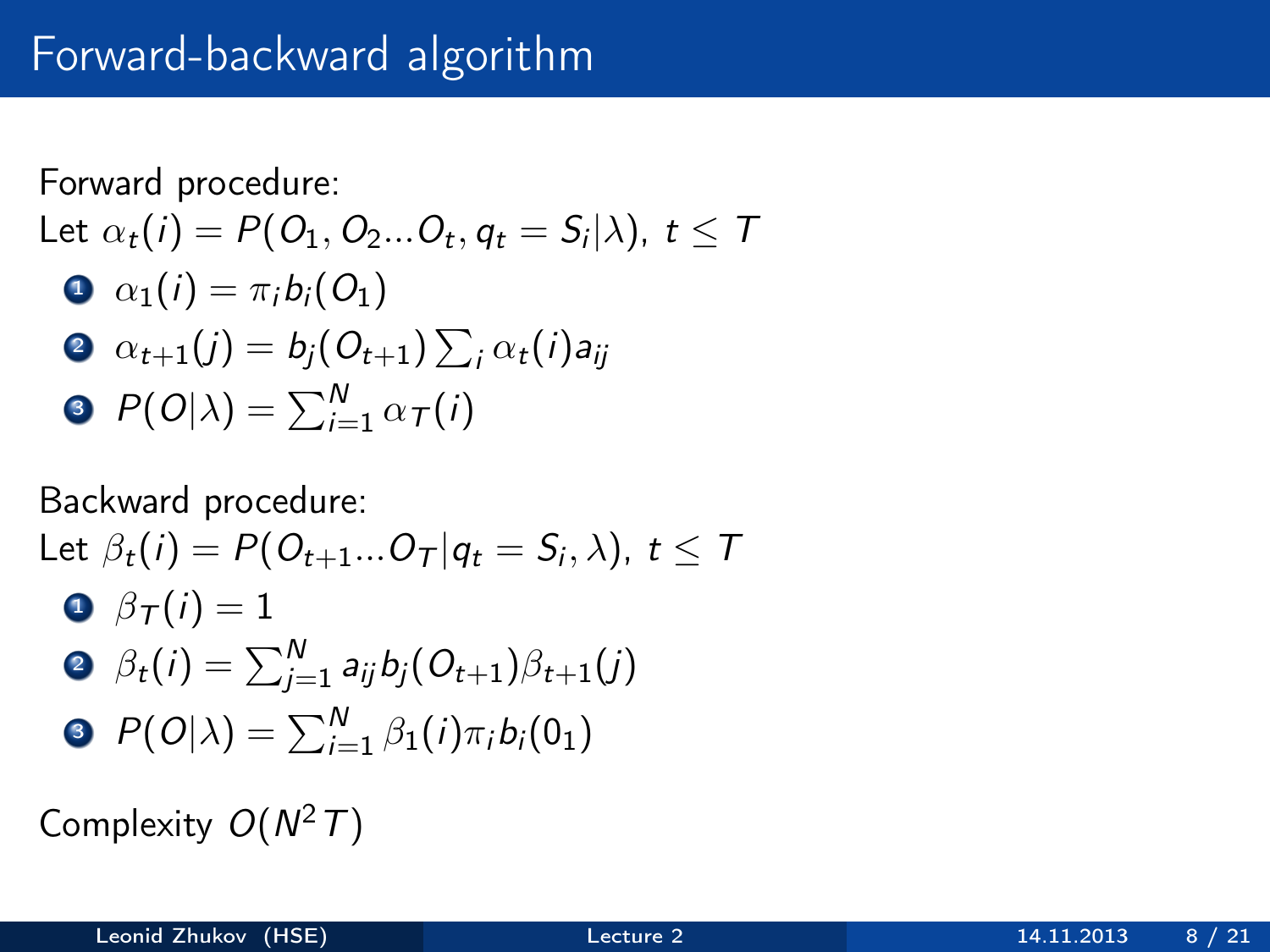#### Algorithm:Forward

Input: 
$$
\lambda(A, B, \pi)
$$
,  $O = (o_1, \ldots o_T)$ 

\nOutput:  $P(O|\lambda)$ 

\n $\alpha_1(i) = \pi_i b_i(O_1)$ 

\nfor  $j = 1 : N, t = 1 : T - 1$  do

\n $|\alpha_{t+1}(j) = b_j(O_{t+1}) \sum_i \alpha_t(i) a_{ij}$ 

\nend

\n $P(O|\lambda) = \sum_{i=1}^{N} \alpha_{T}(i)$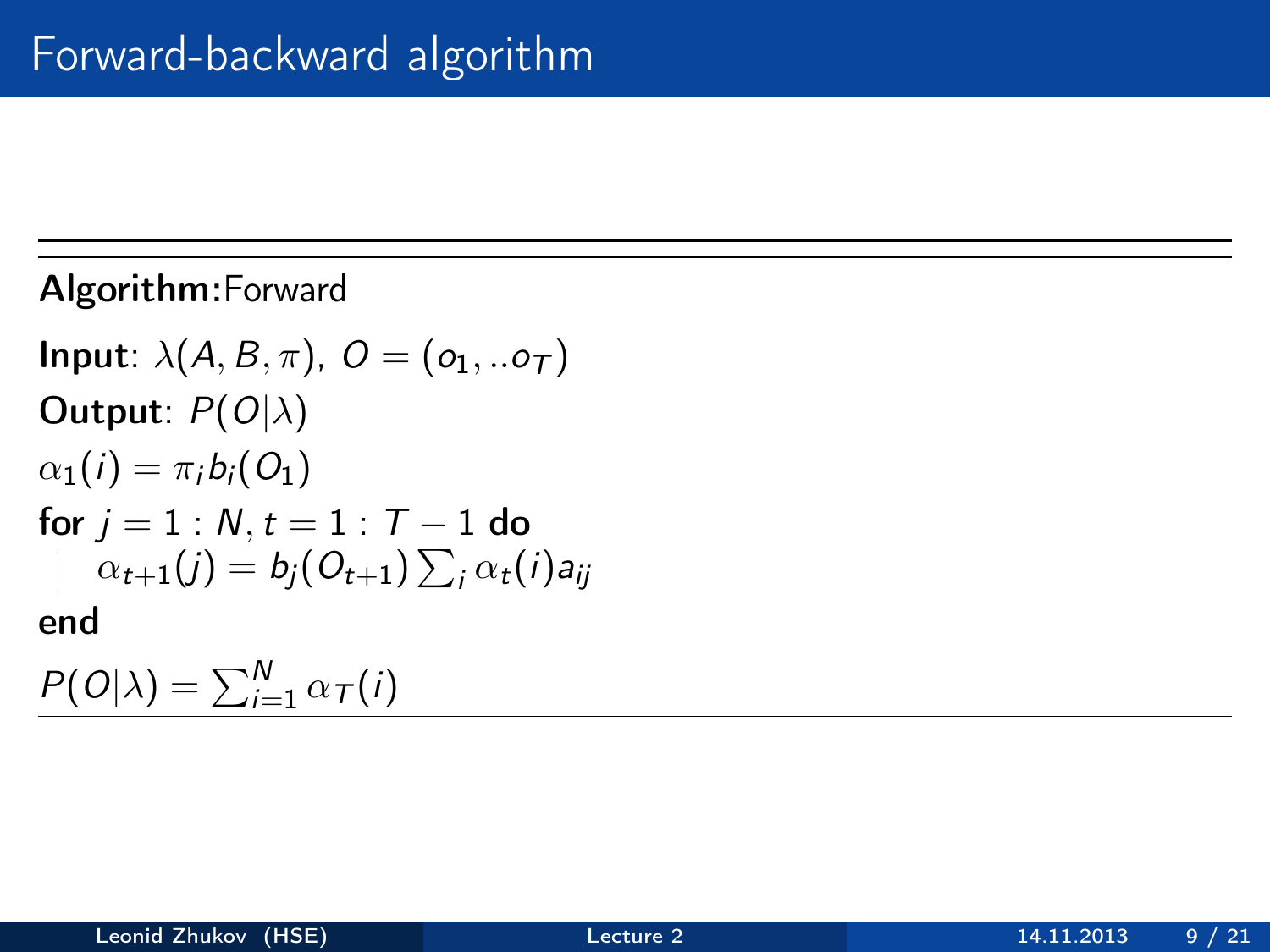Algorithm:Backward

Input:  $\lambda(A, B, \pi)$ ,  $O = (o_1, o_1)$ Output:  $P(O|\lambda)$  $\beta_{\mathcal{T}}(i)=1$ for  $j = 1 : N, t = T - 1 : 1$  do  $\beta_t(i) = \sum_{j=1}^N a_{ij} b_j(O_{t+1}) \beta_{t+1}(j)$ end  $P(O|\lambda) = \sum_{i=1}^{N} \beta_1(i) \pi_i b_i(O_1)$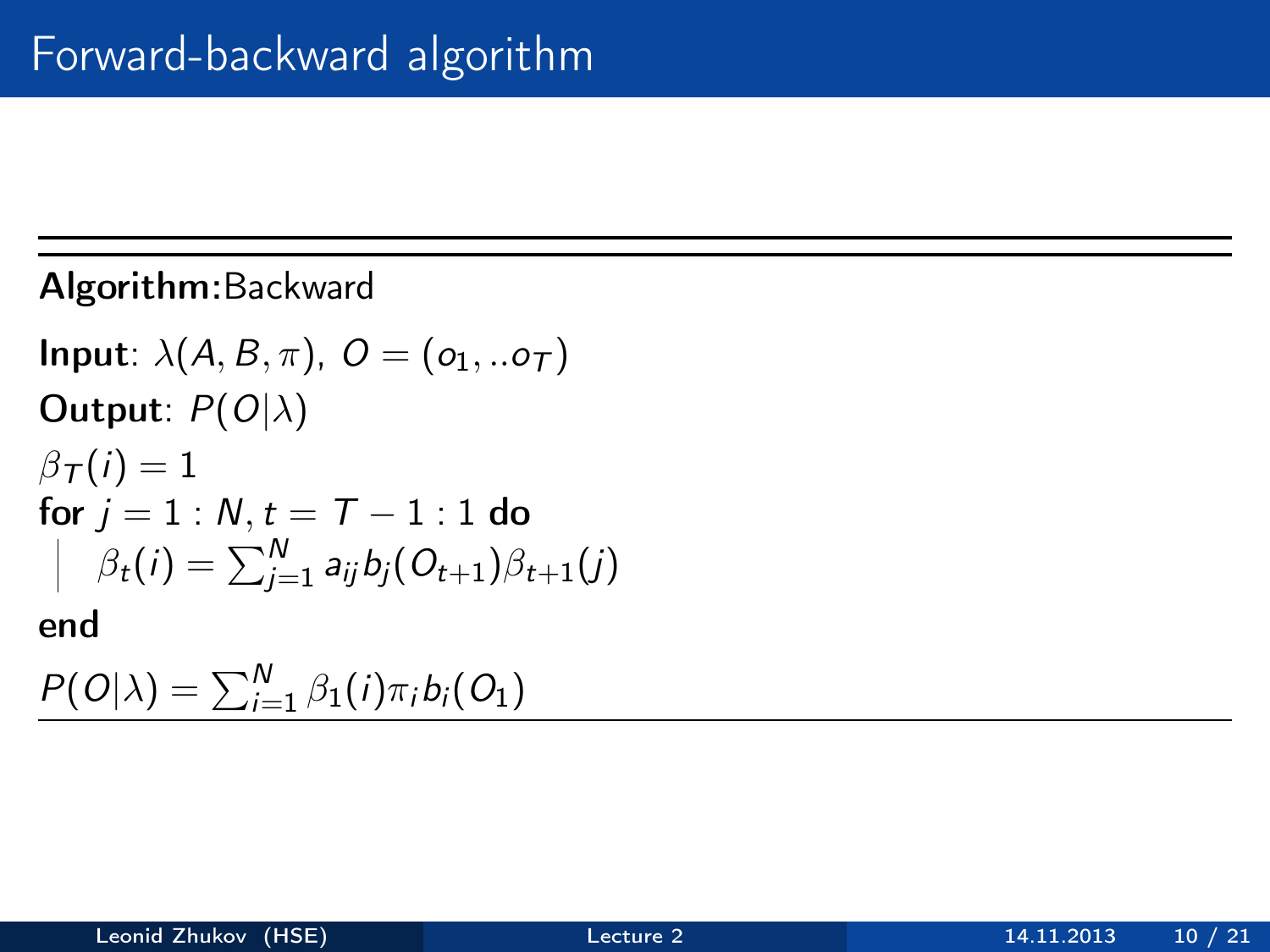forward variable  $\alpha_t(i) = P(O_1, O_2...O_t, q_t = S_i | \lambda)$ backward variable  $\beta_t(i) = P(O_{t+1}...O_{\mathcal{T}}|q_t = S_i, \lambda)$ 

Then:

 $\alpha_t(i)\beta_t(i) = P(O_1, O_2...O_t, O_{t+1}...O_{\mathcal{T}}, q_t = S_i | \lambda) = P(O, q_t = S_i | \lambda)$ 

and  $P(O|\lambda) = \sum_i P(O, q_t = S_i | \lambda) = \sum_i \alpha_t(i) \beta_t(i)$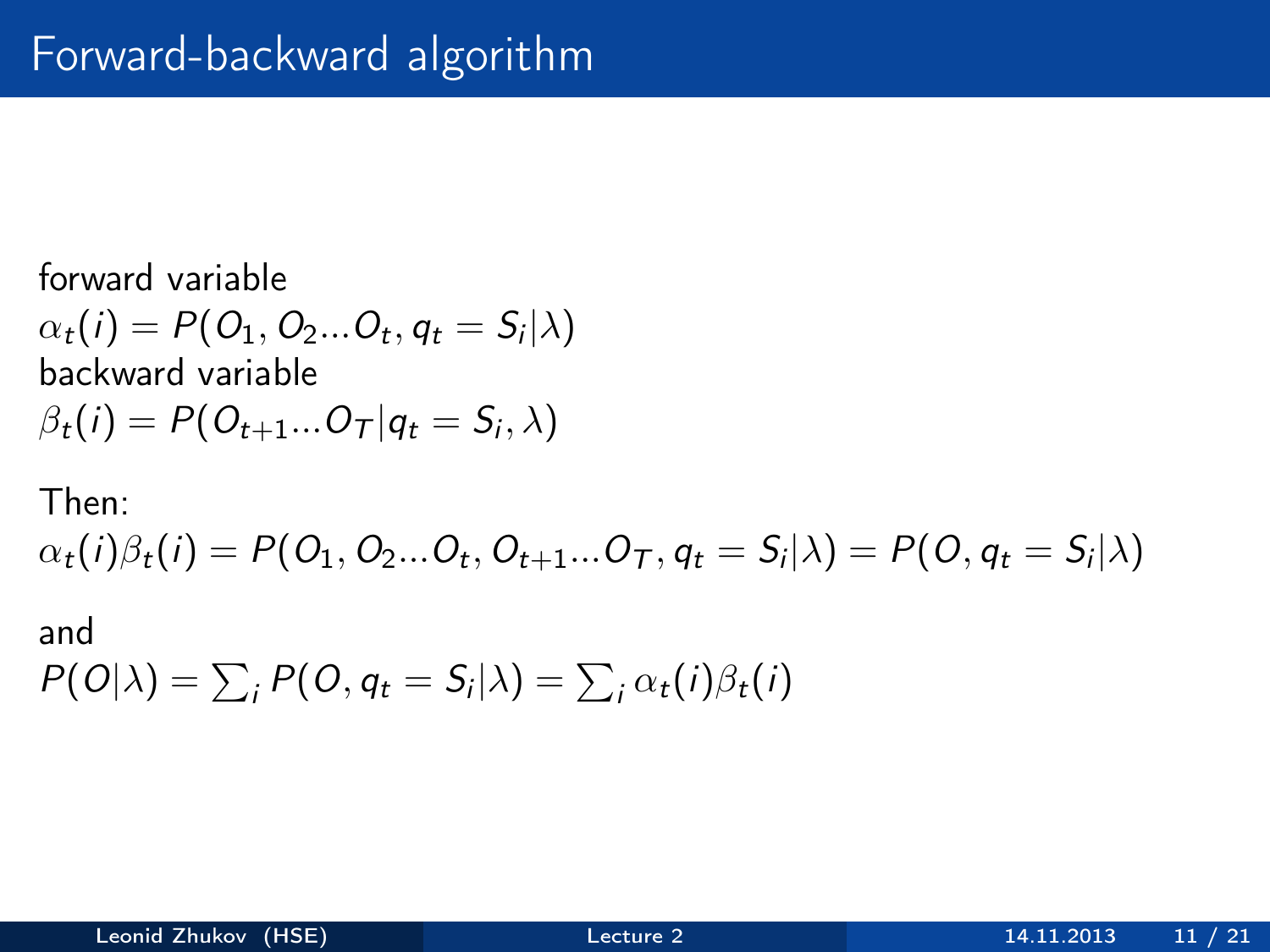```
Algorithm:Forward-backward
Input: \lambda(A, B, \pi), O = (o_1, .. o_\tau)Output: P(O|\lambda)compute \alpha_t(i)compute \beta_t(i)P(O|\lambda) = \sum_i \alpha_i(i) \beta_i(i)
```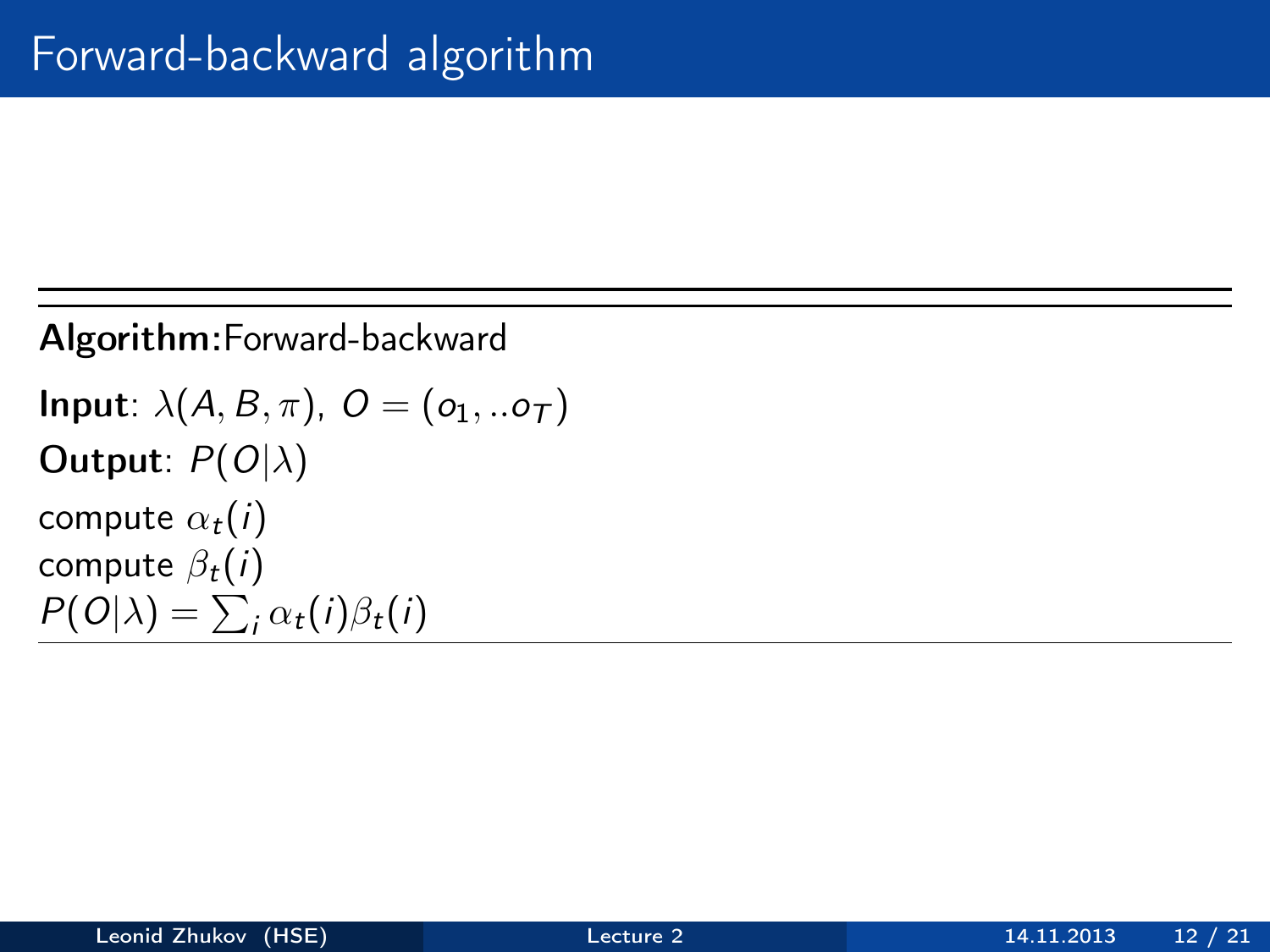Given: 
$$
\lambda = (A, B, \pi)
$$
 and  $O = O_1O_2O_3...O_T$   
Find:  $Q^* = q_1q_2q_3...q_T = \arg \max_Q P(Q|O, \lambda)$ 

Select one from all possible sequences of states  $Q = Q_1 Q_2 Q_3 ... Q_T$ 

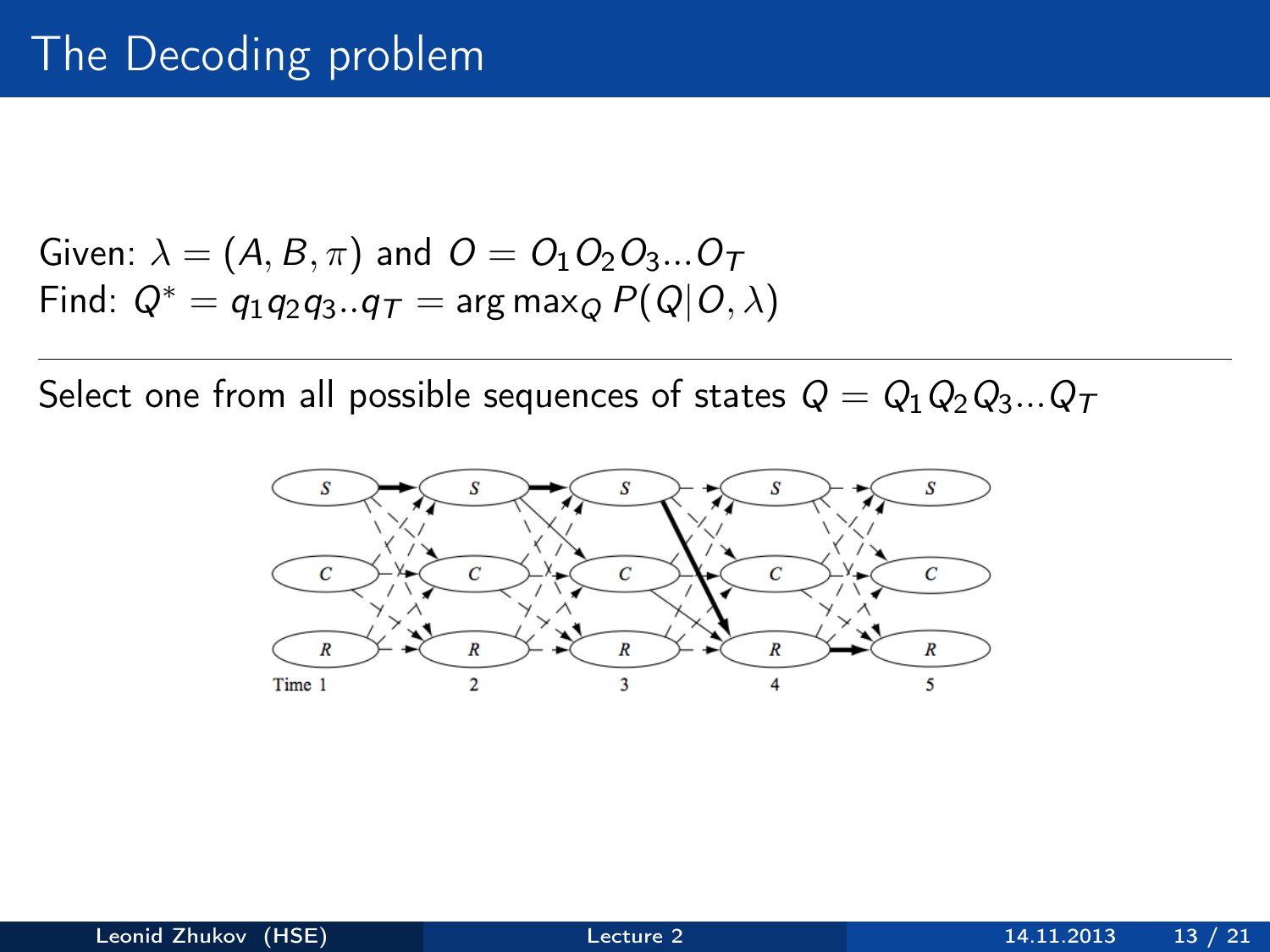Find the highest probability that partial observation and state sequences up to time  $t$  can have, when terminates at  $S_i$ .

 $\delta_t(i) = \max_{q_1, q_2,..q_{t-1}} P(O_1,..O_{t-1}, q_1,..,q_t = S_i | \lambda)$ 

$$
\delta_1(j) = \pi_j b_j(O_1) \n\delta_2(j) = \max_{q_1, q_2} P(O_1, O_2, q_2 = S_j | \lambda) = \max_i \{ \delta_1(i) a_{ij} \} b_j(O_2) \n\delta_3(j) = \max_{q_1, q_2, q_3} P(O_1, O_2, O_3, q_3 = S_j | \lambda) = \max_i \{ \delta_2(i) a_{ij} \} b_j(O_3) \n\delta_{t+1}(j) = \max_i \{ \delta_t(i) a_{ij} \} b_j(O_{t+1})
$$

 $q^* = \arg \max_j$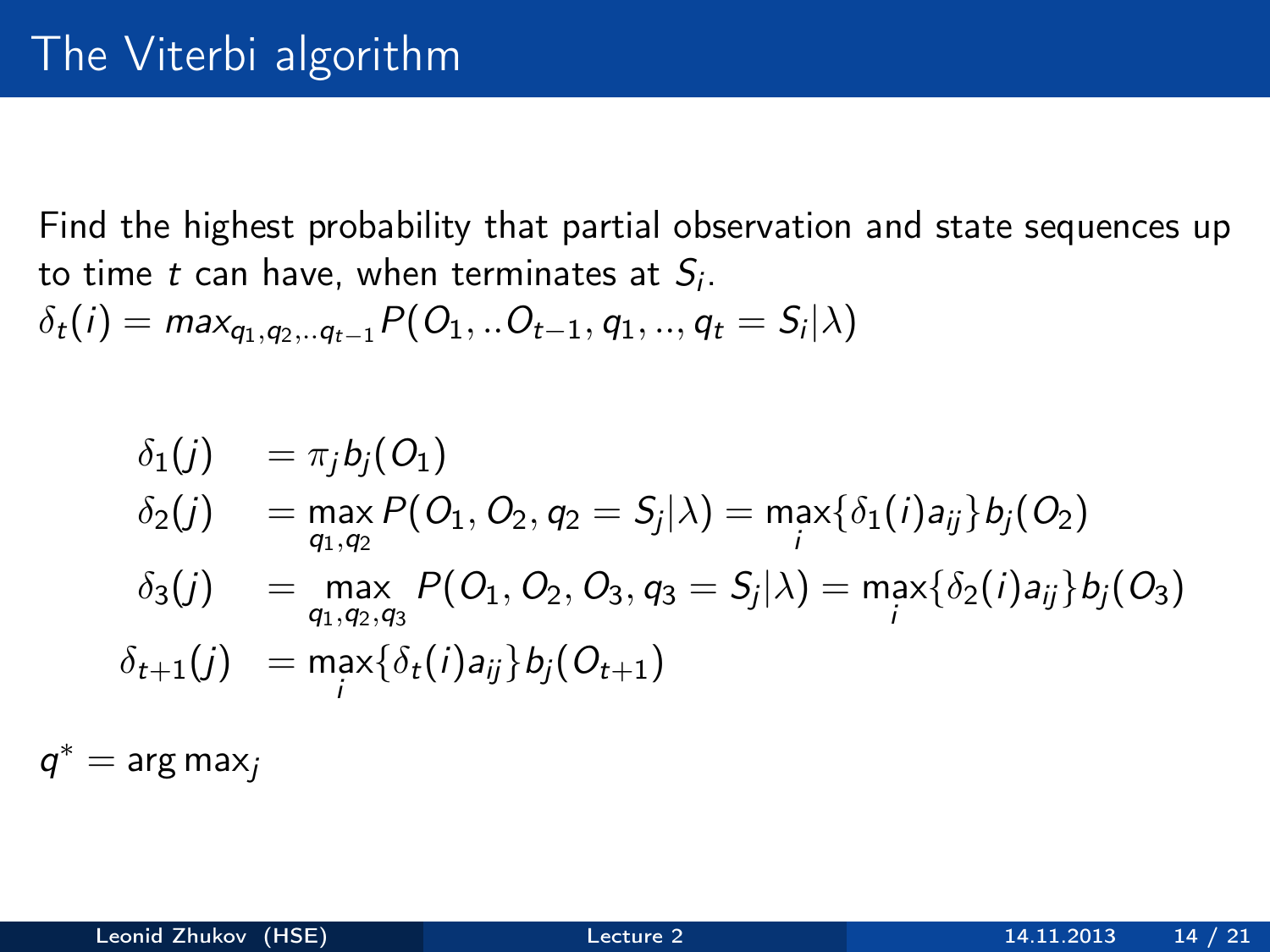Algorithm: Viterbi Input:  $\lambda(A, B, \pi)$ ,  $O = (o_1, .. o_{\tau})$ Output:  $Q = (q_1...q_T)$  $\delta_1(i) = \pi_i b_i(O_1)$  $\psi_1(i) = 0$ for  $j = 1 : N, t = 1 : T - 1$  do  $\delta_{t+1}(j) = \mathsf{max}_i\{\delta_t(i)$ a $_{ij}\}$ b $_j(O_{t+1})$  $\psi_{t+1}(j) = \argmax\{\delta_t(i)$ a $_{ij}\}$ 

end

$$
q_T^* = \arg \max_i \{ \delta_T(i) \}
$$
  
for  $t = T - 1 : 1$  do  

$$
\mid q_t^* = \psi_{t+1}(q_{t+1}^*)
$$
  
end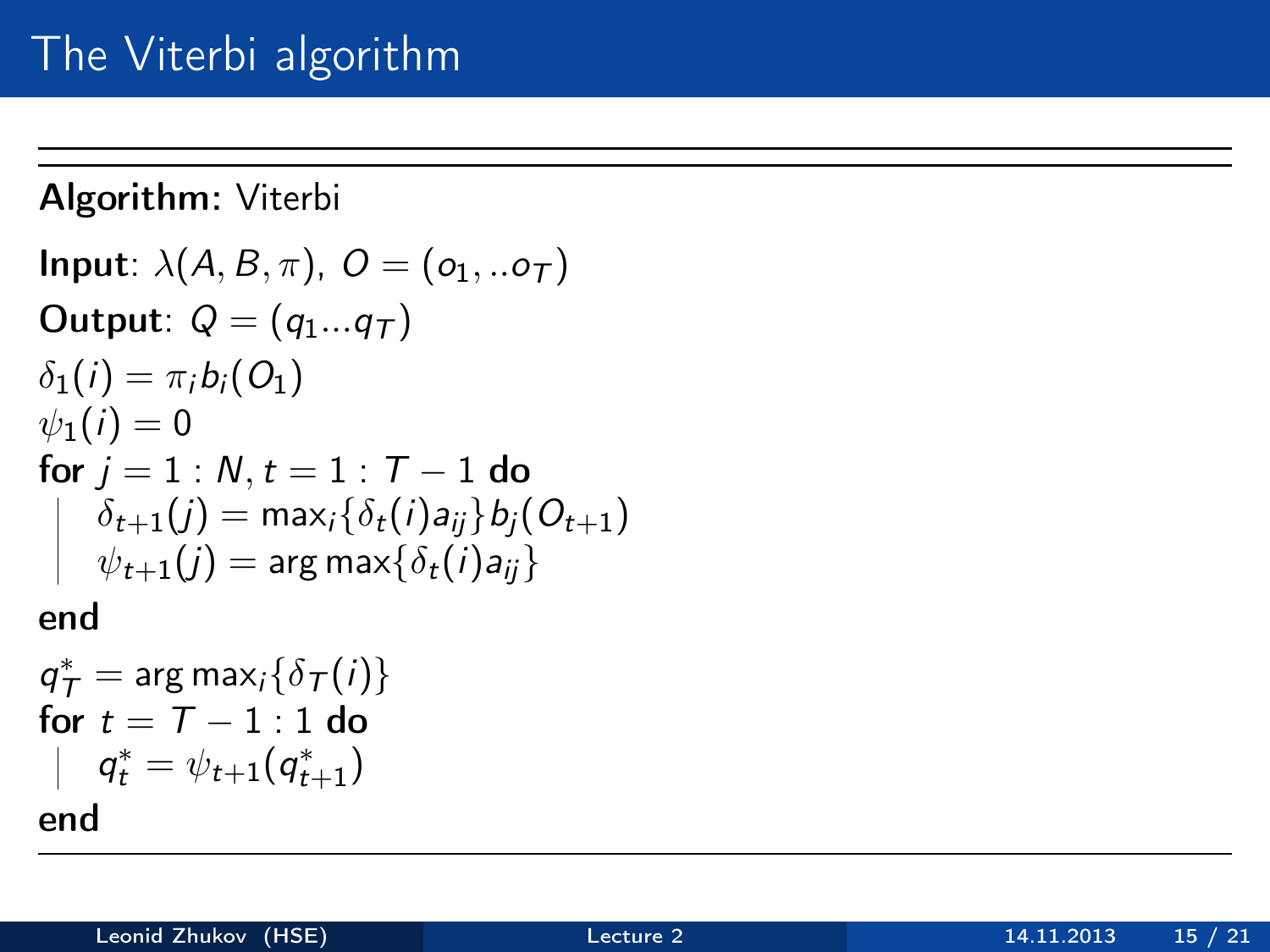#### The Learning problem

Given: 
$$
O = O_1 O_2 O_3 ... O_T
$$
  
Find:  $\lambda^* = \arg \max_{\lambda} P(O|\lambda), \lambda = (A, B, \pi)$ 

forward variable  $\alpha_t(i) = P(O_1, O_2...O_t, q_t = S_i | \lambda)$ backward variable  $\beta_t(i) = P(O_{t+1}...O_{T} | q_t = S_i, \lambda)$  $P(O, q_t = S_i | \lambda) = \alpha_t(i) \beta_t(i)$  $P(O|\lambda) = \sum_i \alpha_i(i) \beta_i(i)$  $P(O, q_t = S_i | \lambda) = P(q_t = S_i | O, \lambda) P(O | \lambda)$ probability to visit state  $i$  at  $t$ 

$$
\gamma_t(i) = P(q_t = S_i | O, \lambda) = \frac{P(O, q_t = S_i | \lambda)}{P(O | \lambda)} = \frac{\alpha_t(i)\beta_t(i)}{\sum_i \alpha_t(i)\beta_t(i)}
$$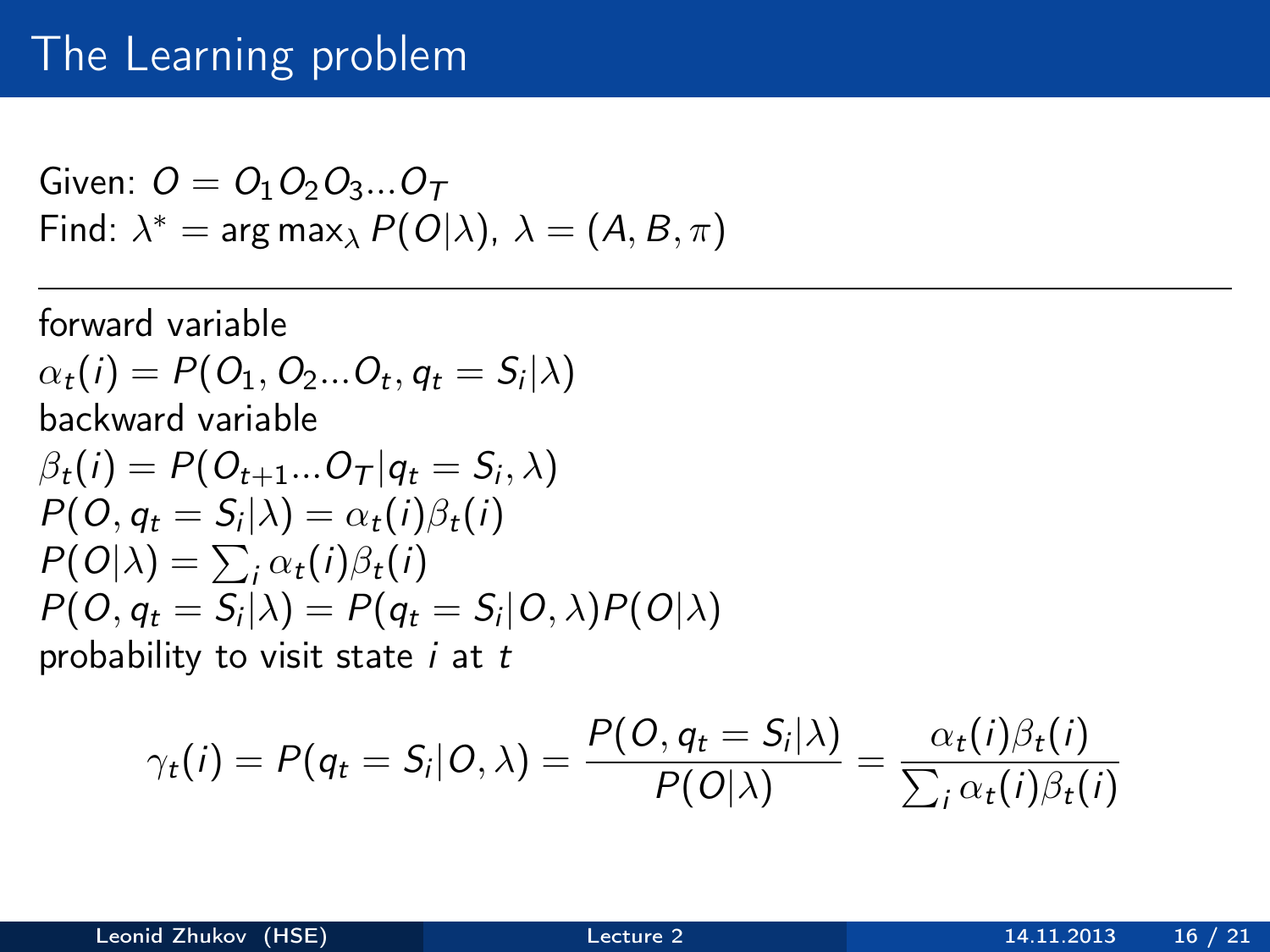### The Baum-Welch algorithm

transition  $i \rightarrow j$ : probability to visit state i at t and j at  $t + 1$ 



$$
\zeta_t(i,j) = P(q_t = S_i, q_{t+1} = S_j | O, \lambda) = \frac{P(O, q_t = S_i, q_{t+1} = S_j | \lambda)}{P(O | \lambda)} = \frac{\alpha_t(i)a_{ij}b_j(O_{t+1})\beta_{t+1}(j)}{\sum_i \sum_j \alpha_t(i)a_{ij}b_j(O_{t+1})\beta_{t+1}(j)}
$$

 $[\gamma_t(i) = \sum_j \zeta_t(i,j)]$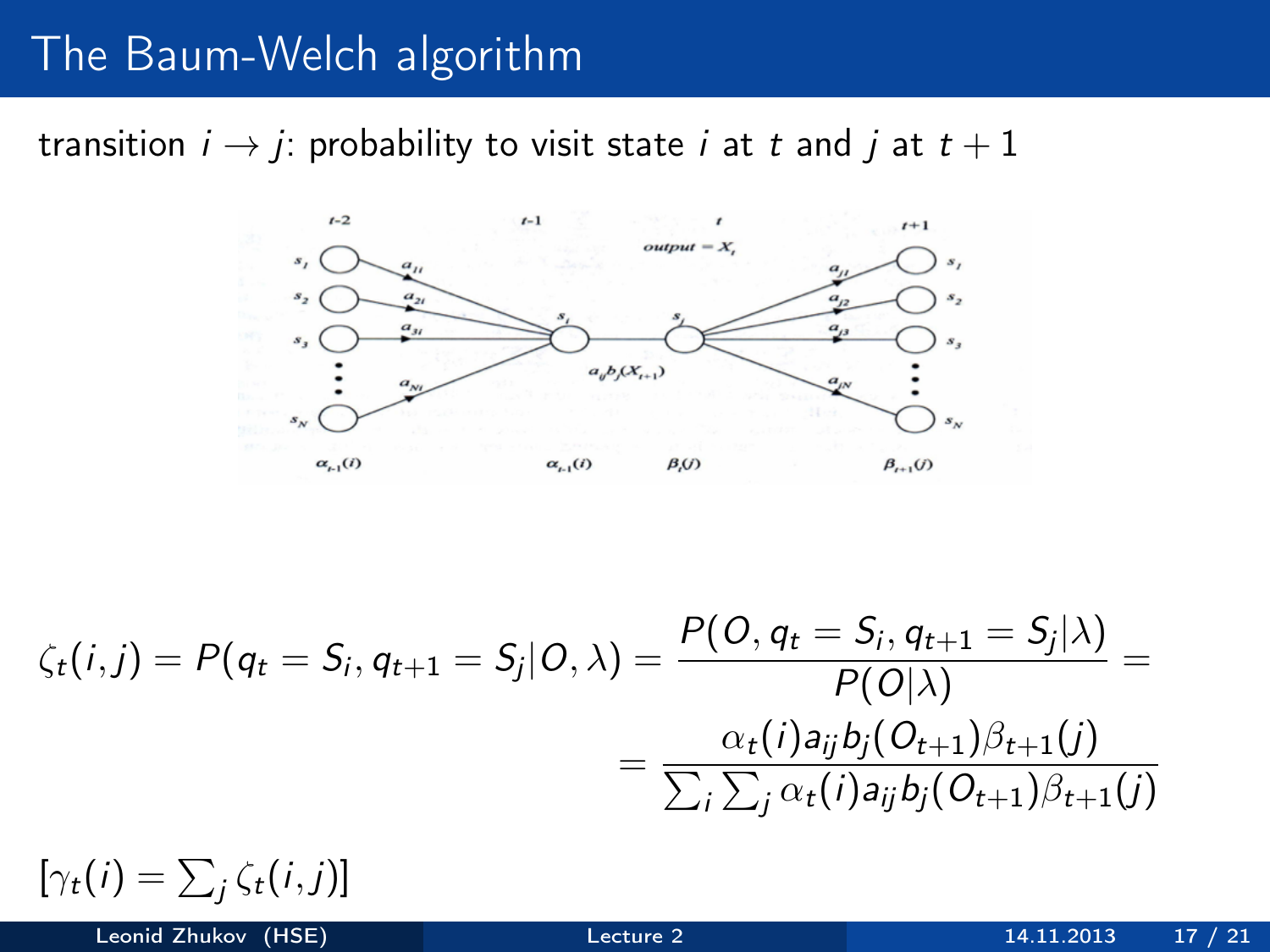## The Baum-Welch algorithm

- $\sum_{t=1}^{T} \gamma_t(i)$  expected number of times being state  $i$
- $\sum_{t=1, o_t = k}^T \gamma_t(i)$  expected number of times being state  $i$  and observing symbol  $O_k$
- $n_i = \sum_{t=1}^{T-1} \gamma_t(i)$  expected number of transitions from i
- $n_{ij} = \sum_{t=1}^{T-1} \zeta_t(i,j)$  expected number of transitions from  $i$  to  $j$ **e** Estimations:
	- $\bar{\pi}_i = \gamma_1(i)$  $\bar{a}_{ij} = \frac{n_{ij}}{n_{ij}}$  $\frac{n_{ij}}{n_i} = \frac{\sum_{t=1}^{T-1} \zeta_t(i,j)}{\sum_{t=1}^{T-1} \gamma_t(i)}$  $\sum_{t=1}^{T-1} \gamma_t(i)$  $\bar{b}_j(k) =$  $\sum_{t=1,o_t=k}^{T} \gamma_t(i)$  $\sum_{t=1}^T \gamma_t(j)$
- EM type maximization of  $P(O|\lambda) = \sum_i \alpha_i(i) \beta_i(i)$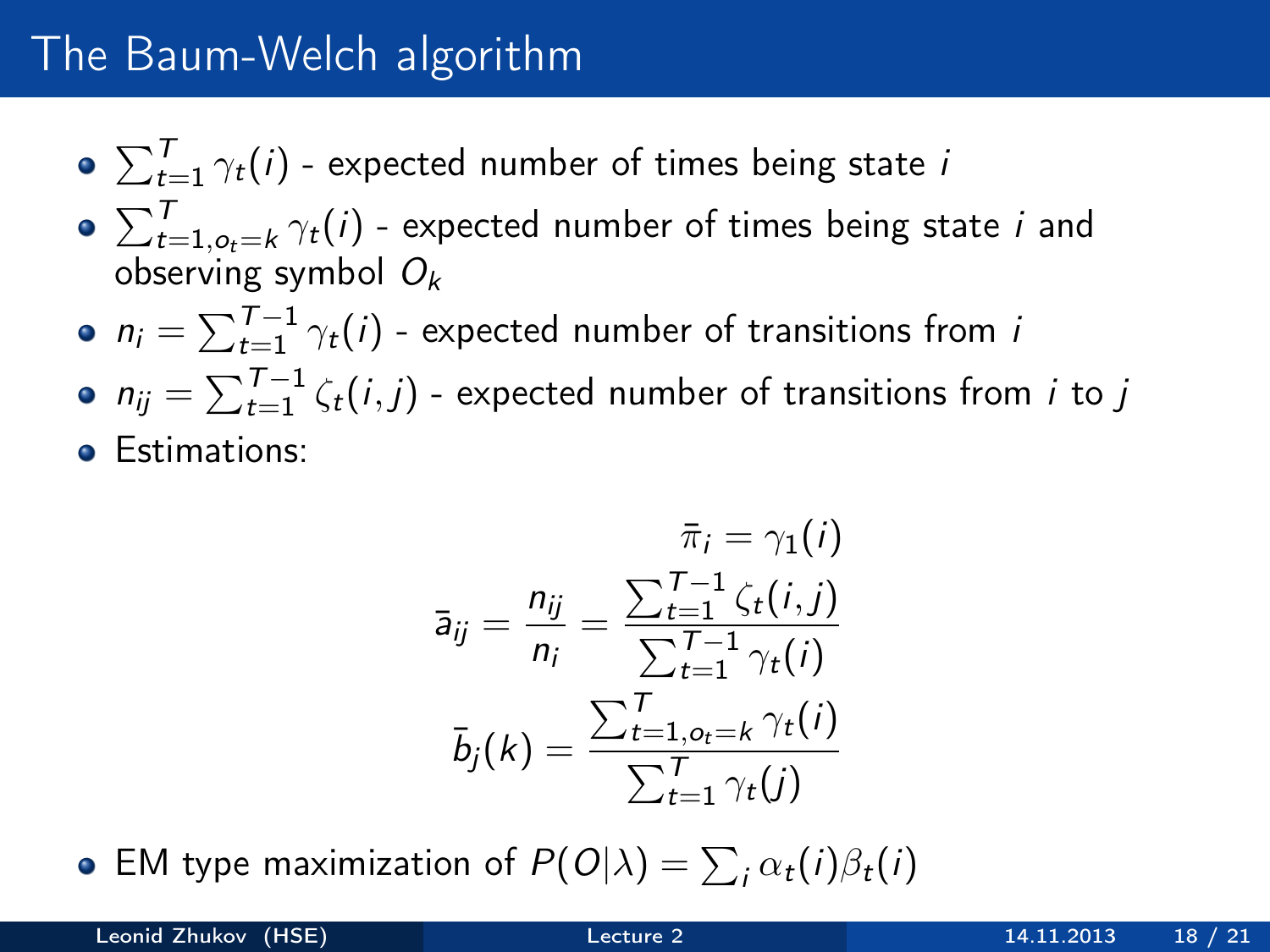Algorithm:Baum-Welch

Input:  $O = (o_1, .. o_T)$ **Output**:  $\lambda = (A, B, \pi)$ set intitial random values  $A, B, \pi$ compute  $\alpha_t(i)$ ,  $\beta_t(i)$ ,  $\gamma_t(i)$ ,  $\zeta_t(i,j)$ while  $\sum_i \alpha_t(i) \beta_t(i)$  increasing  ${\bf do}$ 

$$
\pi_i \leftarrow \gamma_1(i)
$$
\n
$$
a_{ij} \leftarrow \frac{\sum_{t=1}^{T-1} \zeta_t(i,j)}{\sum_{t=1}^{T-1} \gamma_t(i)}
$$
\n
$$
b_j(k) \leftarrow \frac{\sum_{t=1, o_t = k}^{T} \gamma_t(i)}{\sum_{t=1}^{T} \gamma_t(j)}
$$

end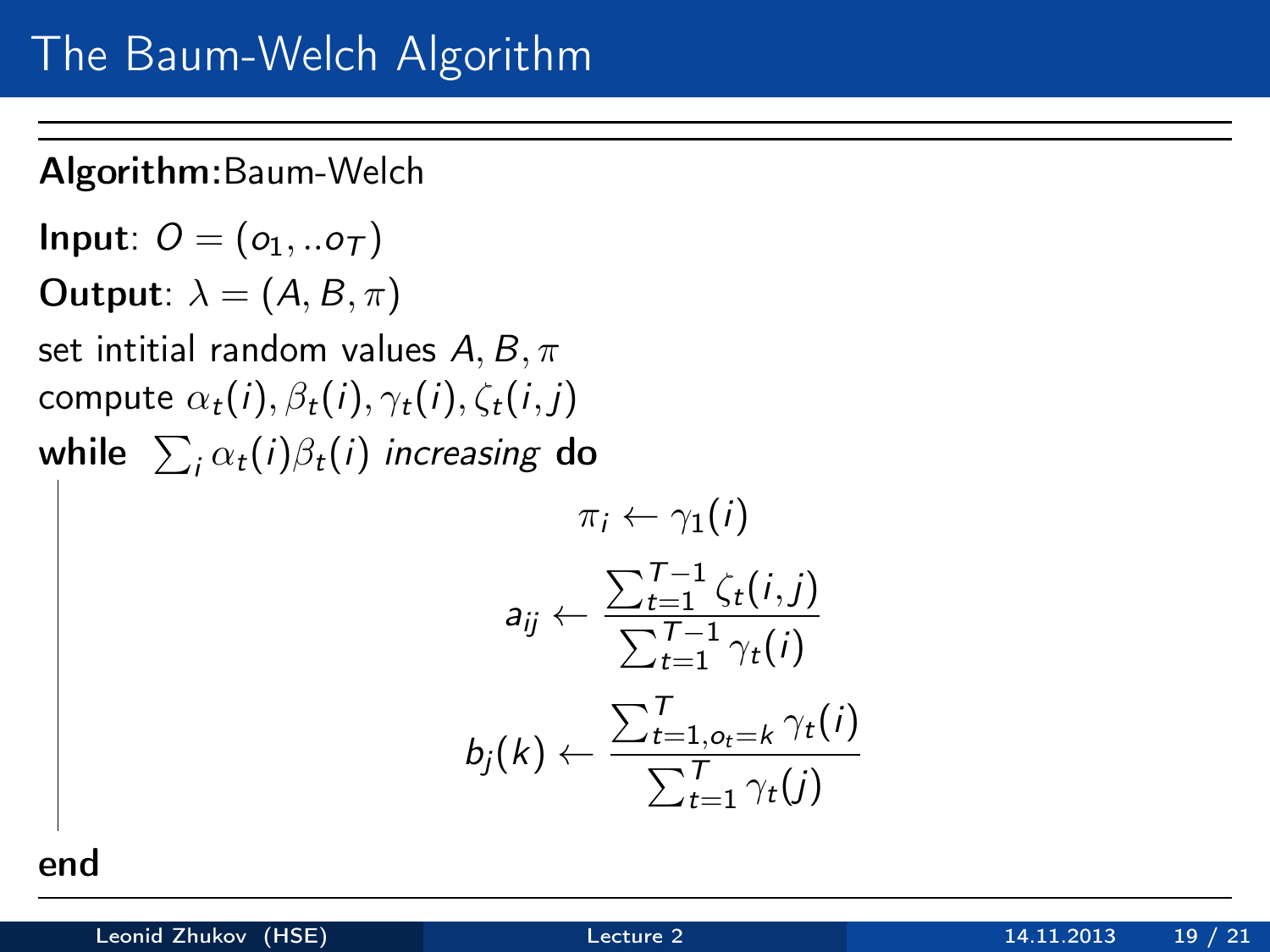#### The dishonest casino

#### Fair and unfair die



Throw nr.